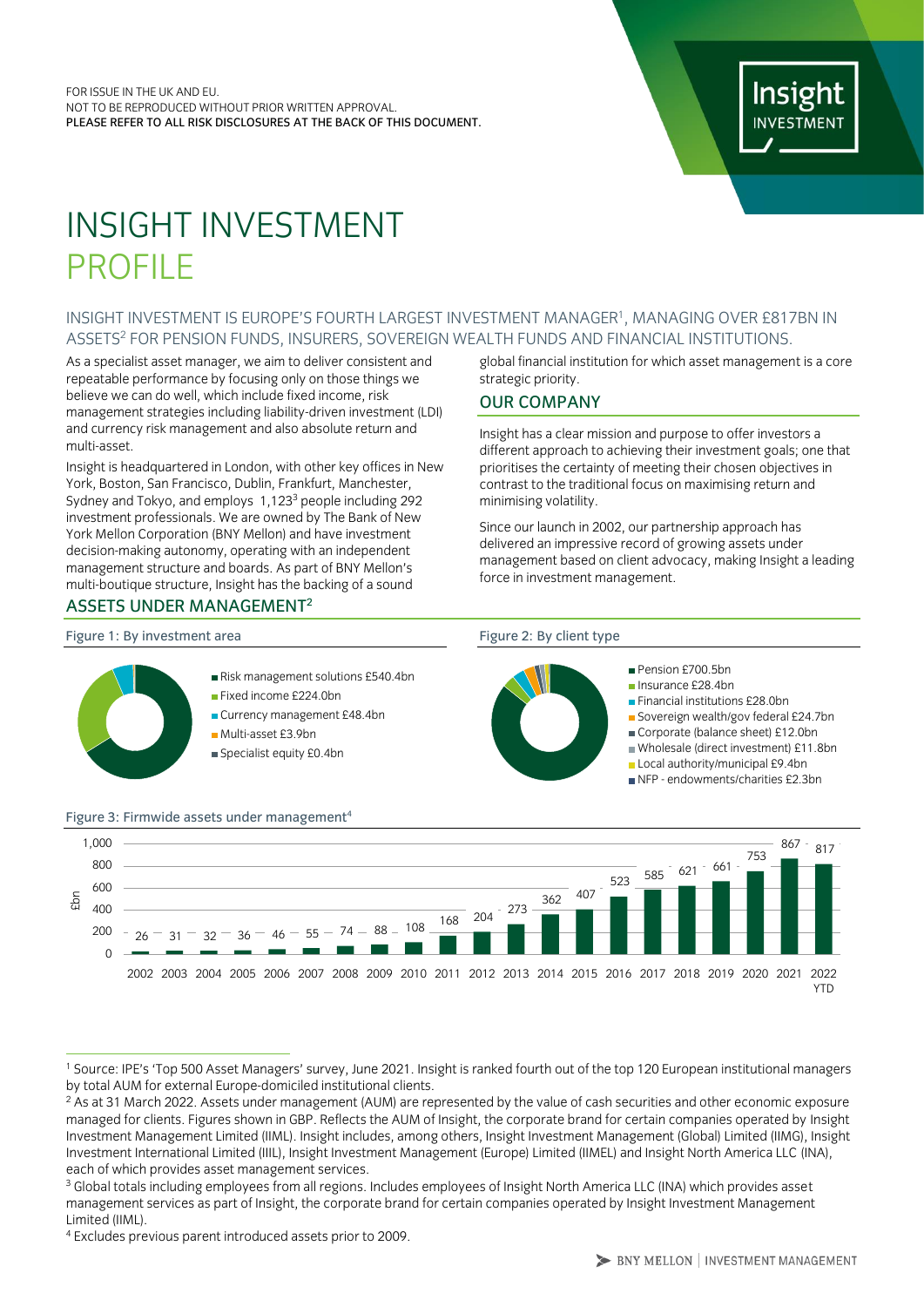#### Risk management and liability-driven investment

Insight was one of the pioneers of liability-driven investment (LDI), an essential component of pension funds' investment strategy to help them manage their funding level volatility. We believe that our active approach to LDI is a key differentiator for us in the market. By focusing on liabilities and managing the risks associated with delivering future cash flows, LDI aims to help clients to meet their funding objectives with less volatility and without compromising return. Since introducing our LDI capability, we have broadened our range of risk management strategies and continue to develop new solutions relevant to pension clients of all sizes and governance structures. These innovations include longevity risk management, synthetic equity strategies and tail-risk management.

Insight is a leading global LDI manager. In 2021, Insight was ranked in first place for Overall LDI Quality for the 11th consecutive year with UK Investment Consultants.<sup>6</sup> Our LDI investment team consists of 61 LDI specialists covering every component of the design, implementation and management of a successful risk management strategy.

### Fixed income and cash

Our Fixed Income Group manages £224.0bn in fixed income assets through an experienced and well-resourced team of 168 fixed income specialists managing assets against a range of traditional and highly bespoke benchmarks. Insight has been ranked in the top decile for Overall Quality in Fixed Income in every year since 2013<sup>6</sup>.

Our expertise spans the spectrum of global fixed income opportunities and includes strategies such as global credit, buy and maintain, efficient beta and global absolute return bonds. The team also manages a wide range of US strategies, covering stable value, core, core plus, corporate, intermediate, select income, long duration and municipal fixed income in the world's biggest and most diverse credit market.

Our combined global secured lending and loans capability gives Insight a strong position in the space of low-default, illiquid credit investments. We also manage short duration, high-quality portfolios for public entities' operating cash assets, tailored to their specific cash flow and risk tolerances.

#### **Currency**

Insight offers a range of strategies that aim to provide effective management of foreign currency exposures. Our team of currency specialists offers active currency overlay and hedging strategies to manage currency risk and cash flows in international investment portfolios. These model-driven

strategies are tailored to meet the specific needs of large, sophisticated investors. In addition, Insight also provides access to strategies which aim to generate alpha from currency positions. These strategies have been constructed with the intention of providing returns that have a low correlation with other currency strategies, alternatives and traditional asset classes across different market environments.

#### Absolute return and unconstrained

Our diverse fund range offers investors the ability to capture what we believe to be are our best ideas for investment in their respective asset classes. These ideas are implemented using a flexible investment strategy that targets lower volatility than a traditional long-only investment approach.

#### Multi-asset

Insight launched its flagship multi-asset strategy – the Insight broad opportunities strategy – in December 2004 and has a track record that predates the global financial crisis. A distinguishing feature of our approach is that we access traditional market-based returns, as well as a range of alternative strategies which are generally less correlated with broad asset class returns. This allows us to access an opportunity set broad enough to give us high levels of confidence that we can deliver a smoother path towards our targeted returns, through a wide range of market environments.

#### Responsible investment

In our view, responsible investment is as an essential part of managing risk and deciding whether an investment is fair value. We were a founding signatory to the UN-supported Principles for Responsible Investment (PRI) in 2006 and have been systematically integrating environmental, social and governance (ESG) issues in our research process for more than a decade. Where we identify material ESG risks, we engage to better understand the issues; in 2020, 90% of 1,210 engagements with debt issuers focused on ESG matters. In 2021, Insight was awarded A+ ratings by the PRI for strategy and governance, and our approach to the integration of responsible investmentrelated issues across our fixed income business. We were also named ESG Manager of the Year at the Pensions and Investment Provider Awards 2021. We believe this reflects our ongoing commitment to integrating responsible investment practices across all aspects of our business.

<sup>5</sup> As at 31 March 2022.

<sup>6</sup> Source: Greenwich Associates 2021, GICF LDI-21 LDI overall. Results are based on interviews with 11 UK consultants evaluating LDI managers. Greenwich Associates 2021, GICF FI-21 fixed income overall. Results are based on interviews with 11 UK consultants evaluating fixed income managers. Greenwich Quality Index Overall is a composite of Investment and Service scores.